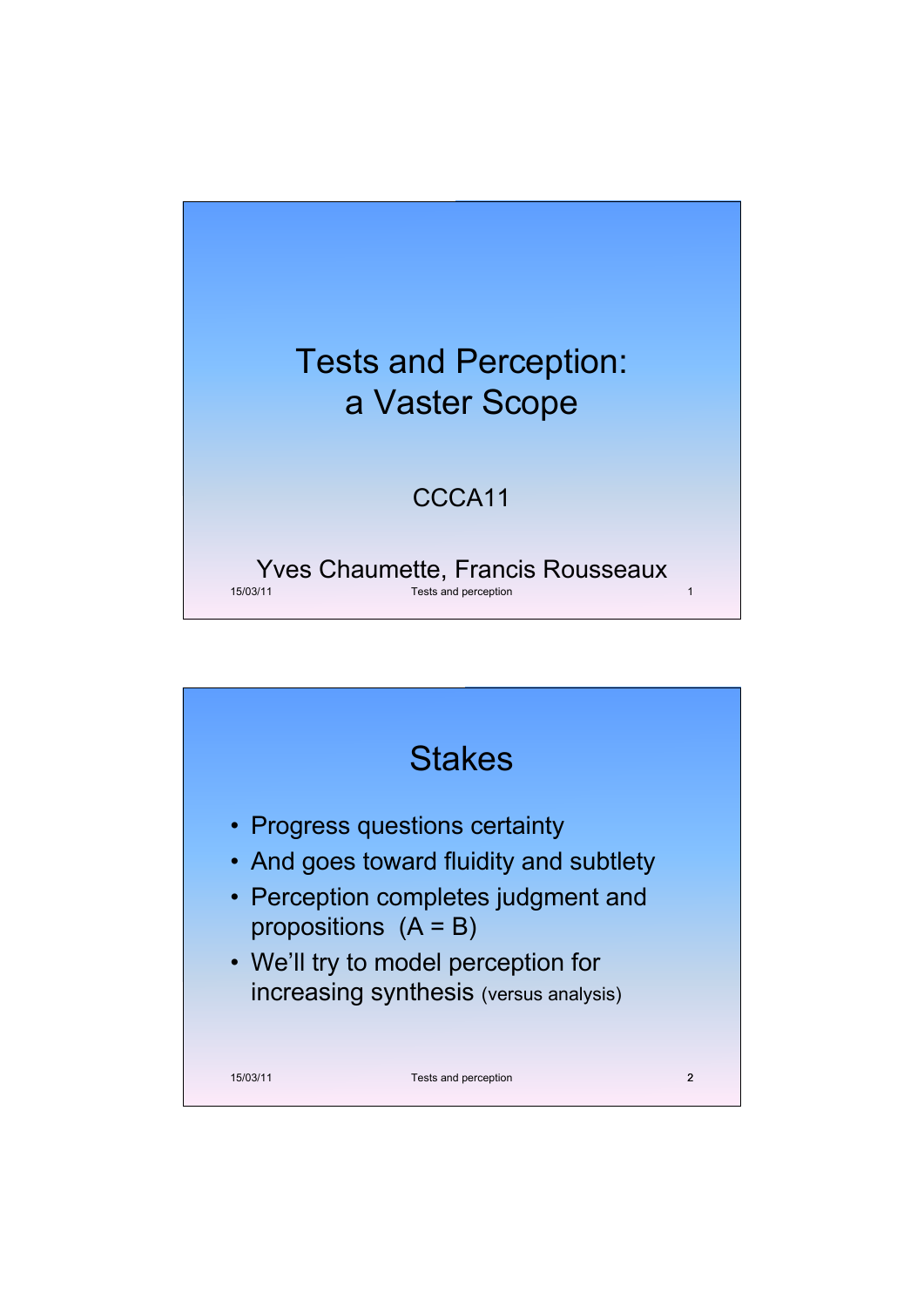

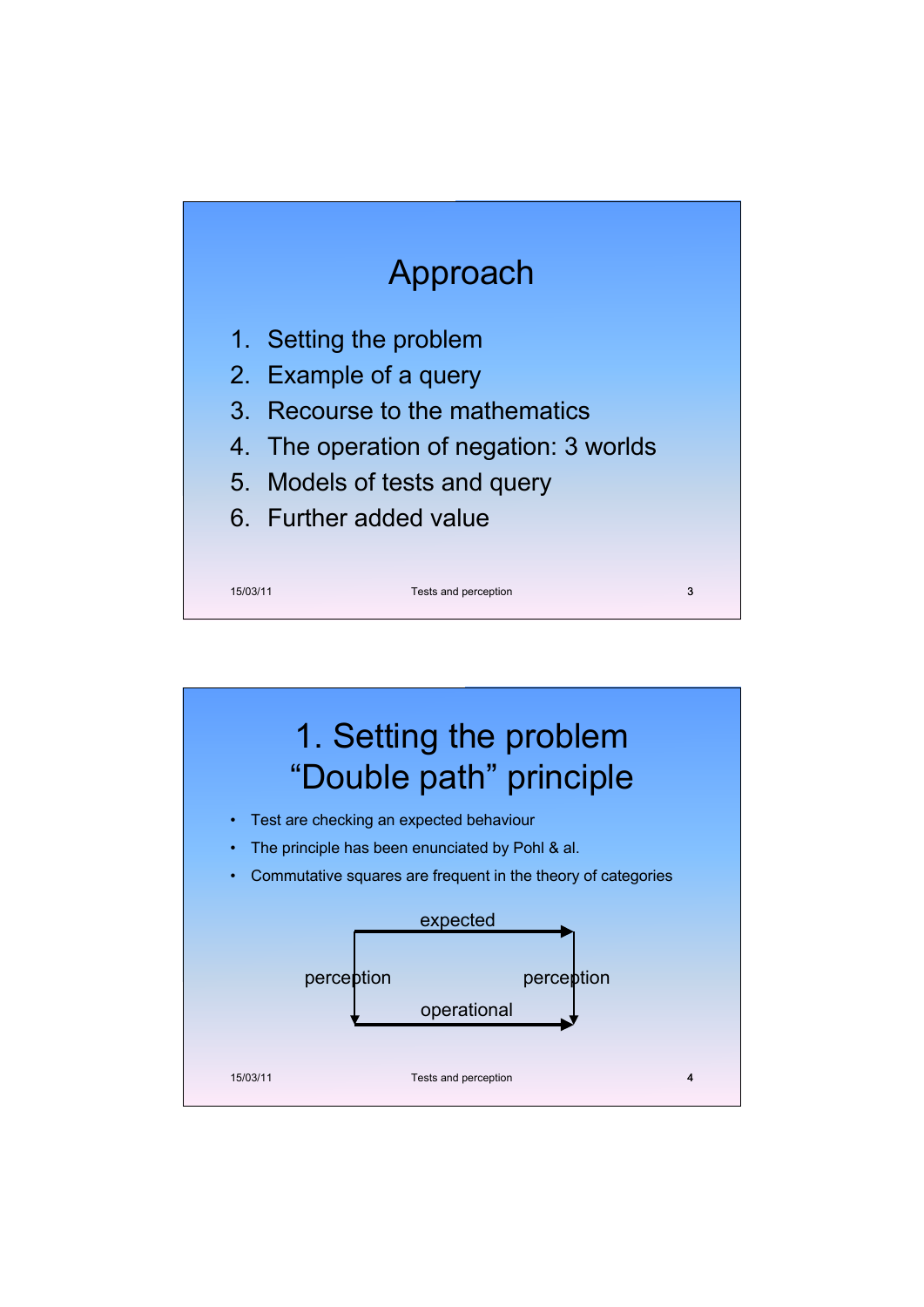

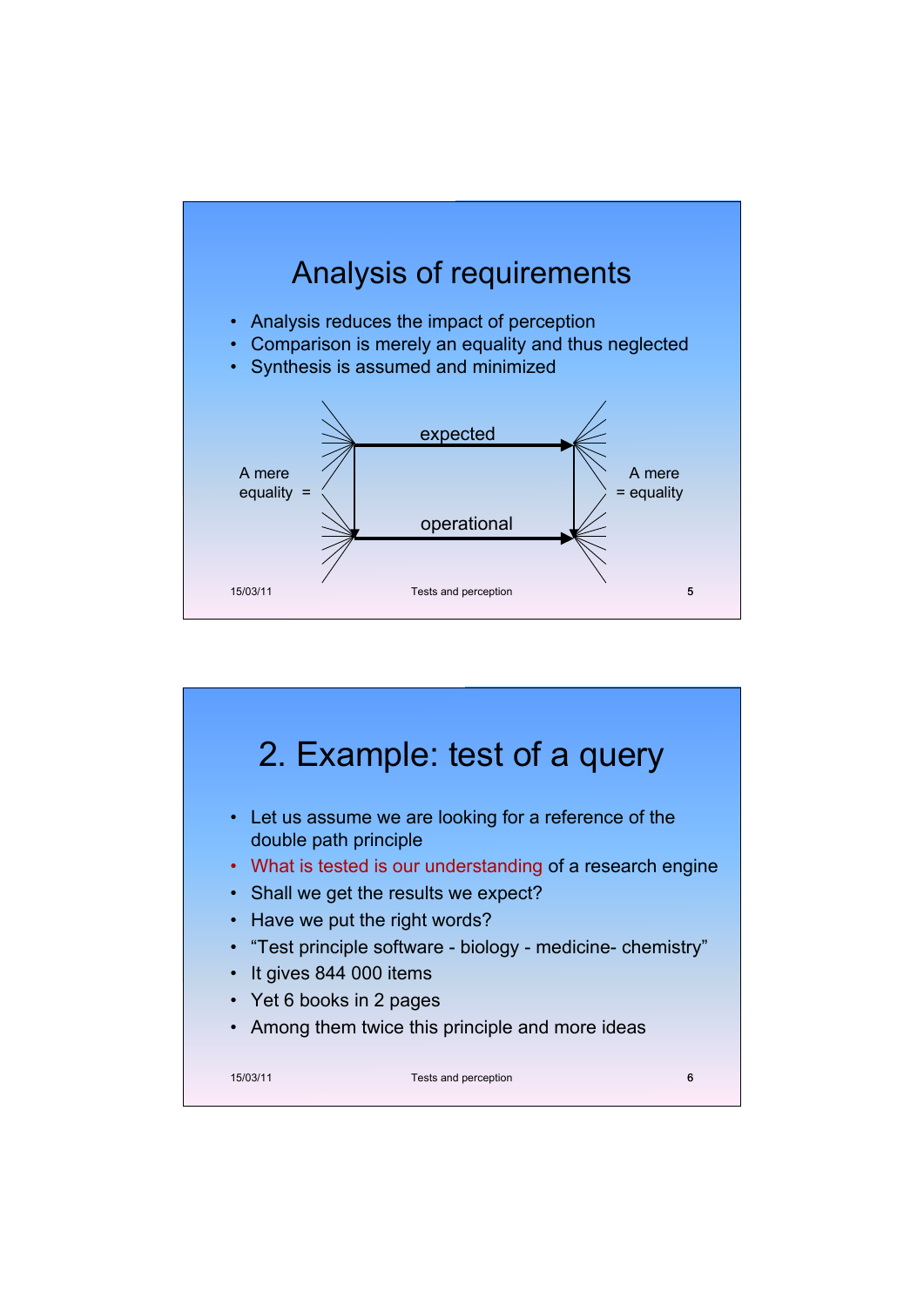|                                                                                                                                                 | Google scholar Tests principles software -biology -medicine -chemist<br>Rechercher sur le Web ( Rechercher les pages en français                                                                                                                                                                                                                                                     | Rechercher | Resherche avangée Scholar                                                 |
|-------------------------------------------------------------------------------------------------------------------------------------------------|--------------------------------------------------------------------------------------------------------------------------------------------------------------------------------------------------------------------------------------------------------------------------------------------------------------------------------------------------------------------------------------|------------|---------------------------------------------------------------------------|
| <b>Scholar</b>                                                                                                                                  | date indifférente [1] [ inclure les citations                                                                                                                                                                                                                                                                                                                                        |            | Créer une alerte par e-mailRésultats 1 à 10 sur un total d'environ 846 00 |
|                                                                                                                                                 | Conseil : Recherchez des résultats uniquement en français. Vous pouvez indiquer votre langue de recherche sur la page Préférences Scholar                                                                                                                                                                                                                                            |            |                                                                           |
| каталон; The art of software testing<br>GJ Myers - 2008 - Wiley-India                                                                           | Cité 2528 fois - Autres articles - SUDOC Catalogue - Les 57 versions                                                                                                                                                                                                                                                                                                                 |            | (PDF) à partir de noqualit                                                |
| tuwes Principles of software engineering management<br>T Gib - 1988 - pioneer.chula.ac.th                                                       | The multiple test principle Software systems should have formally defined acceptance<br>test criteria which are applicable at all times for all critical qualities. The principle of<br>software productivity If is not the software itself which is productive.<br>Cité 749 fois - Autres articles - Version HTML - SUDOC Catalogue - Les 9 versions                                |            | (PDF) à partir de chula ac                                                |
| Effective methods for software testing<br>W Perry - 2006 - portal acm org<br>Cité 212 fais - Autres articles - SUDOC Catalogue - Les 9 versions | are a few things to say in favour of this book: 1. It does walk through on how to approach testing<br>in your organization (however, it is definitely oriented towards organizations with established<br>testing principles). 2. It does give you some background information on software testing.                                                                                   |            |                                                                           |
| K Pohl, G Böckle - 2005 - books.google.com<br>Cité 833 fois - Autres articles - Les 14 versions                                                 | p.wsg Software product line engineering: foundations, principles, and techniques<br>differences Motivation between SPLE and development of single systems (Chapter 2): challenges<br>for testing (Chapter 13) (2) Principles of software product line variability; the orthogonal vari-<br>Variability in ability meta model (Chapter 4); documenting variability in test arte- test |            | (PDF) à partir de tiera.ru                                                |
|                                                                                                                                                 |                                                                                                                                                                                                                                                                                                                                                                                      |            |                                                                           |

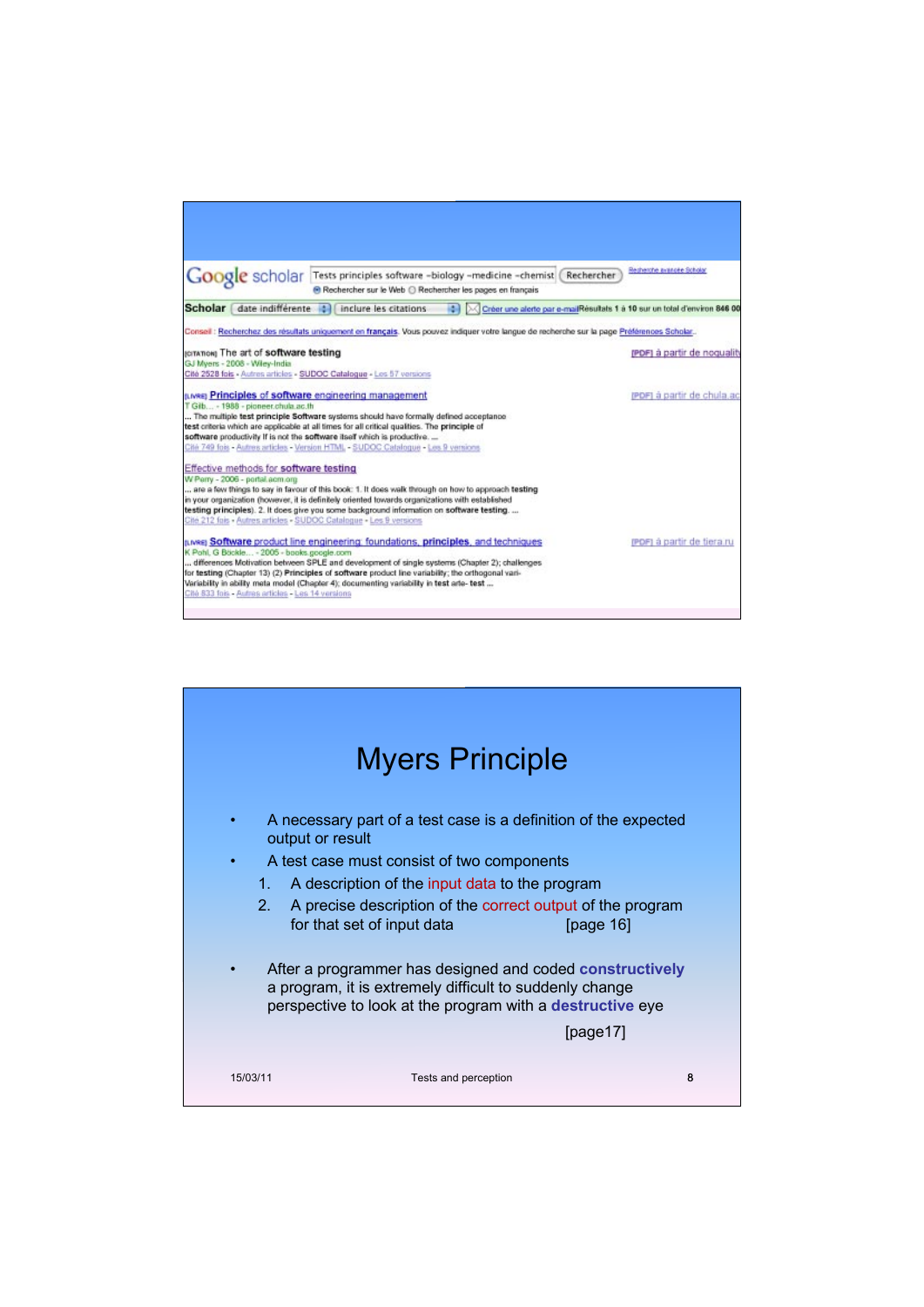| Pohl & al., page VI                          |                                                                                                                                                                                                                                                                                                                                                                                                                |  |  |
|----------------------------------------------|----------------------------------------------------------------------------------------------------------------------------------------------------------------------------------------------------------------------------------------------------------------------------------------------------------------------------------------------------------------------------------------------------------------|--|--|
|                                              | III. Book Overview                                                                                                                                                                                                                                                                                                                                                                                             |  |  |
| Framework for<br>product line<br>engineering | The book is organised according to our framework for software product line<br>engineering, which has been developed based on our experience in product<br>line engineering gained over the last eight years. The framework stresses the<br>key differences of software product line engineering in comparison with<br>single software-system development:                                                      |  |  |
| Two<br>processes                             | a) The need for two distinct development processes: domain engineering<br>and application engineering. The aim of the domain engineering process<br>is to define and realise the commonality and the variability of the soft-<br>ware product line. The aim of the <i>application engineering</i> process is to<br>derive specific applications by exploiting the variability of the software<br>product line. |  |  |
| Variability                                  | b) The need to explicitly define and manage variability: During domain<br>engineering, variability is introduced in all domain engineering artefacts<br>(requirements, architecture, components, test cases, etc.). It is exploited<br>during application engineering to derive applications tailored to the spe-<br>cific needs of different customers.                                                       |  |  |
| 15/03/11                                     | 9<br><b>lests and perception</b>                                                                                                                                                                                                                                                                                                                                                                               |  |  |

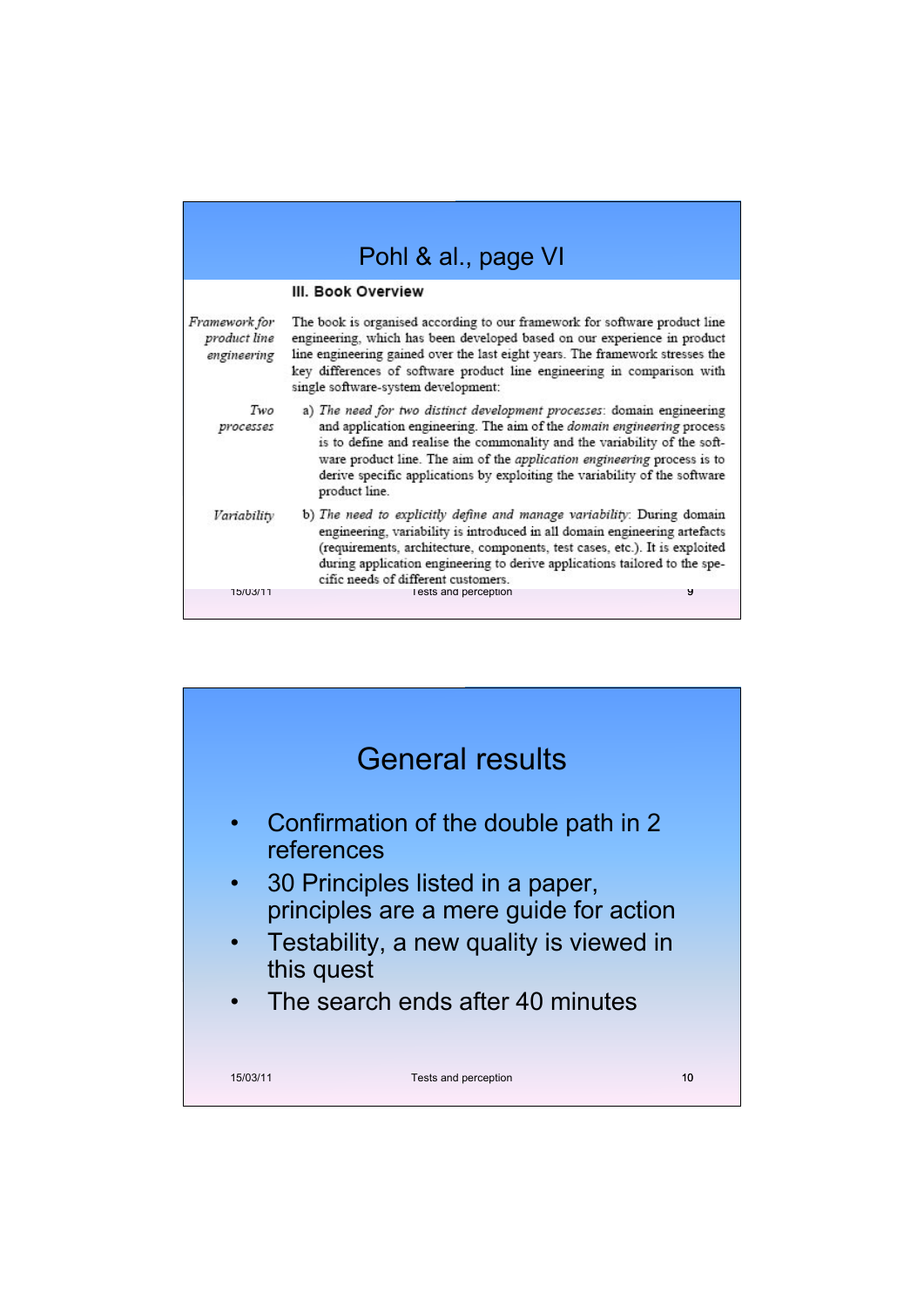

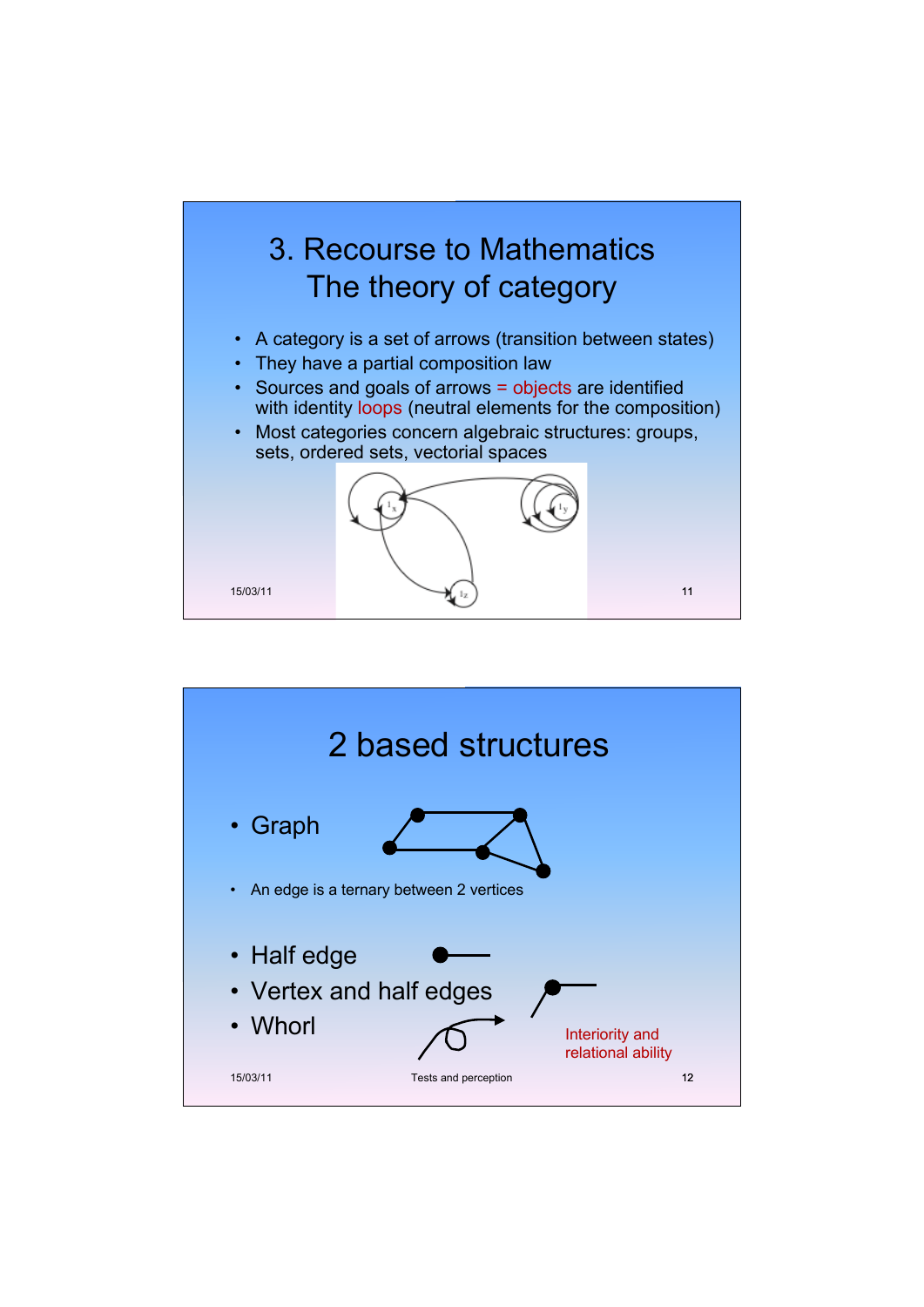

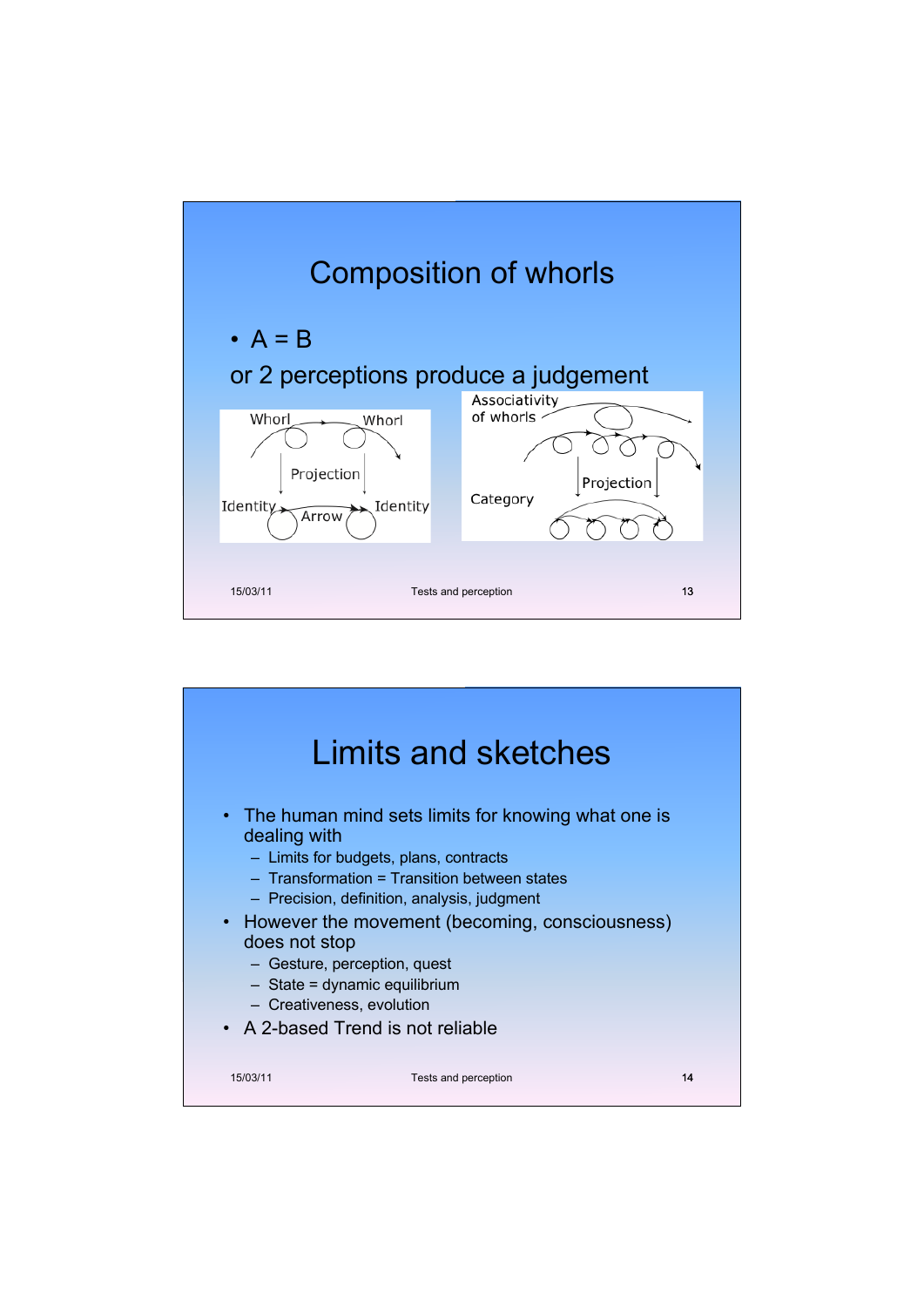

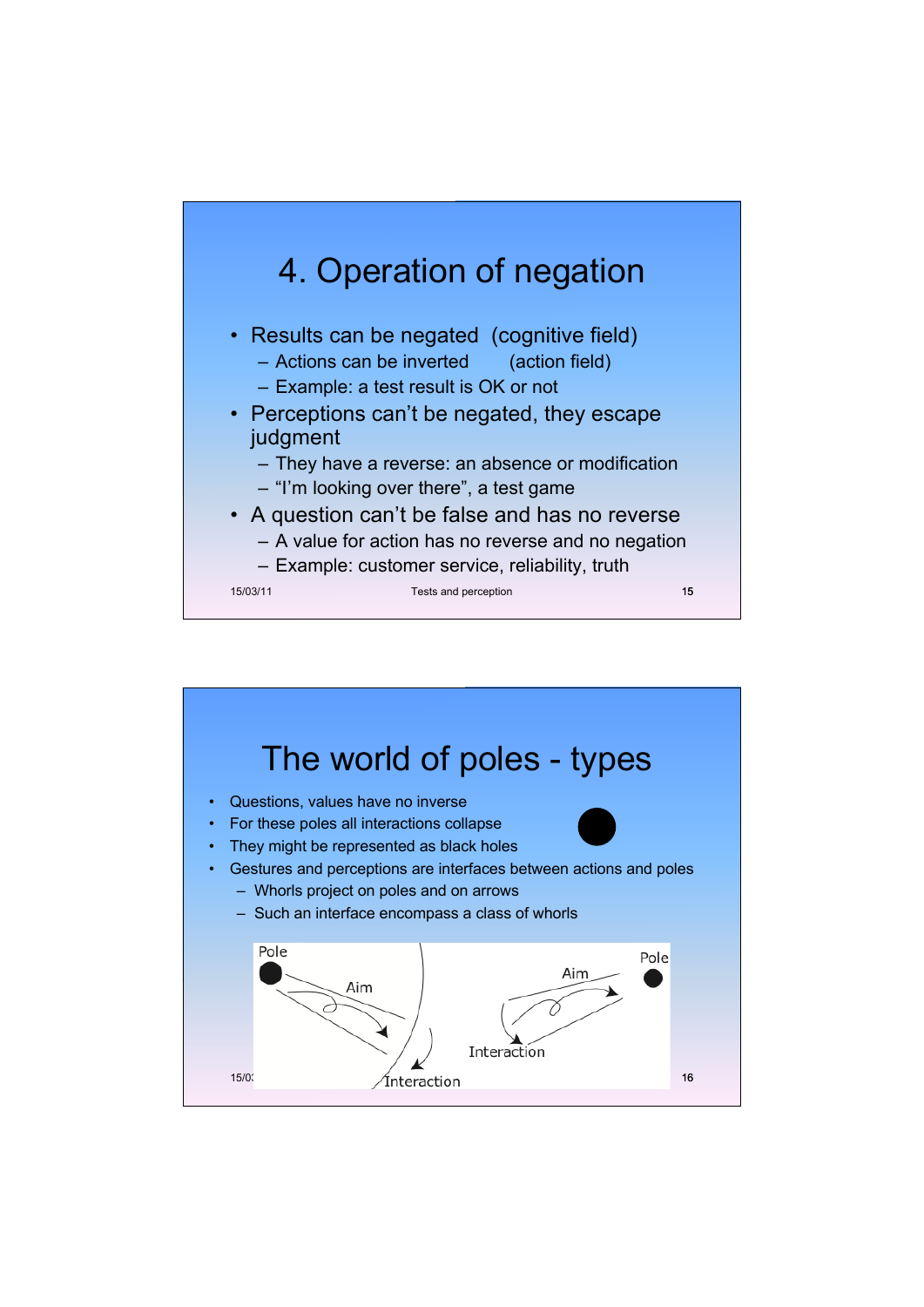

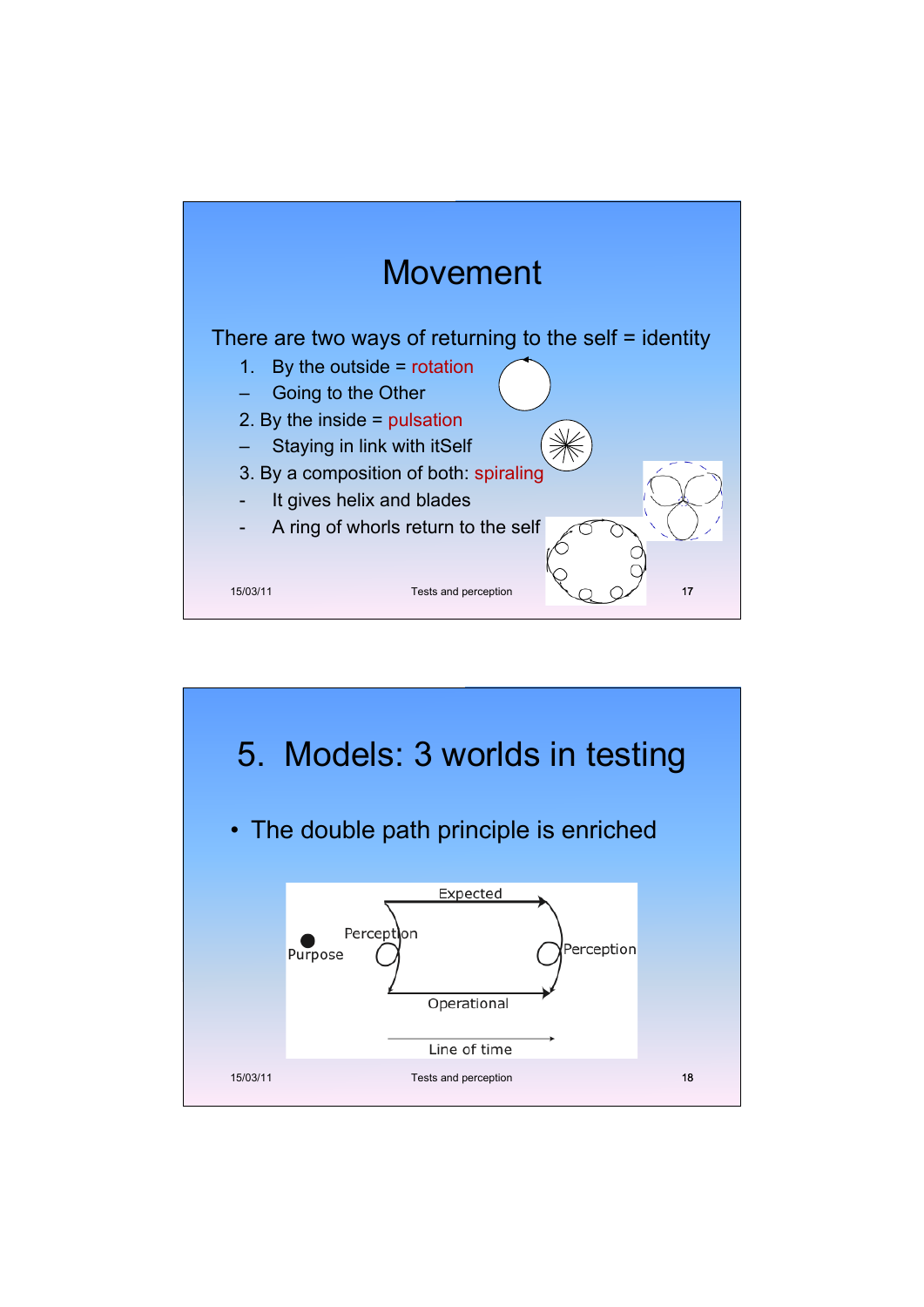

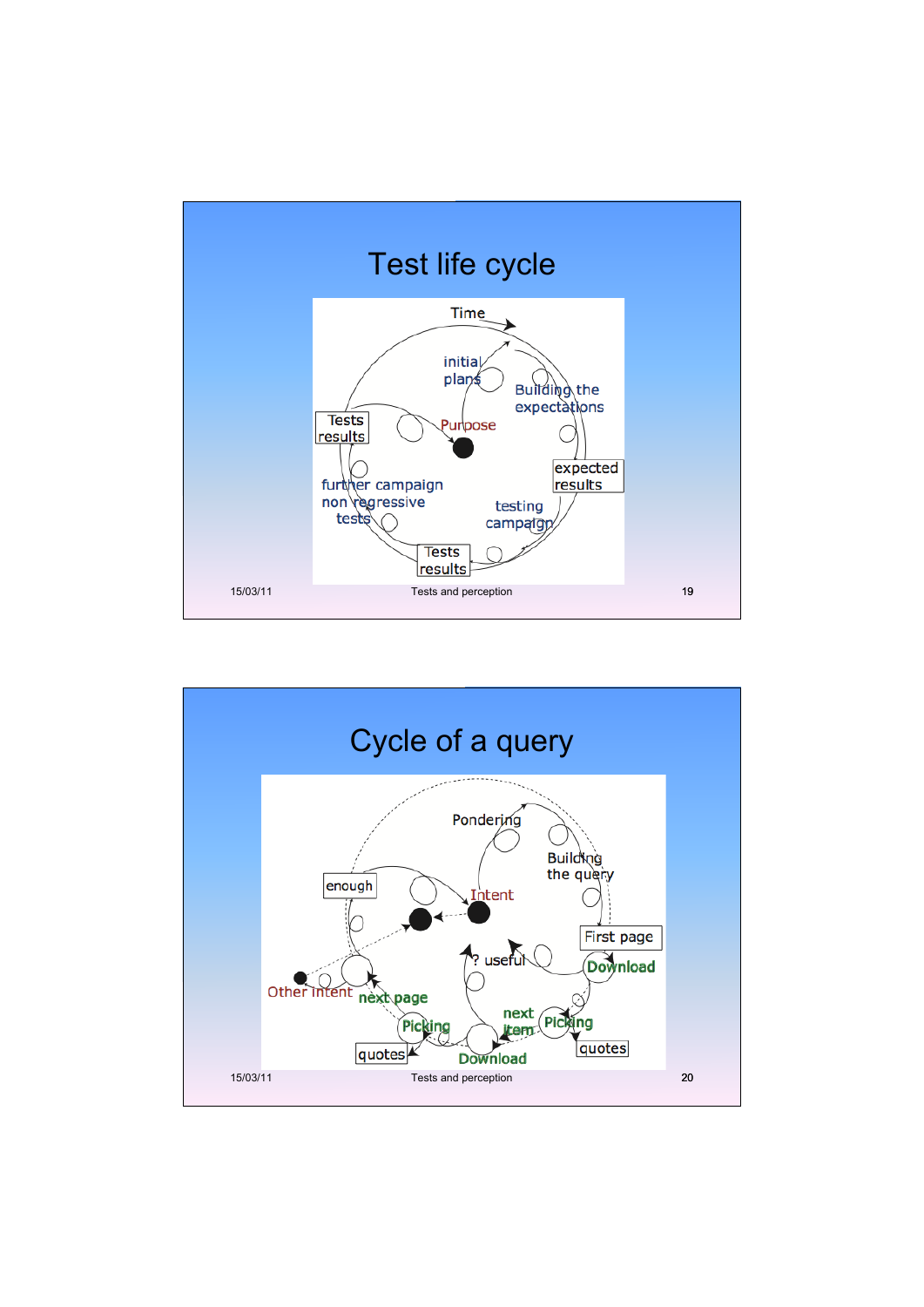